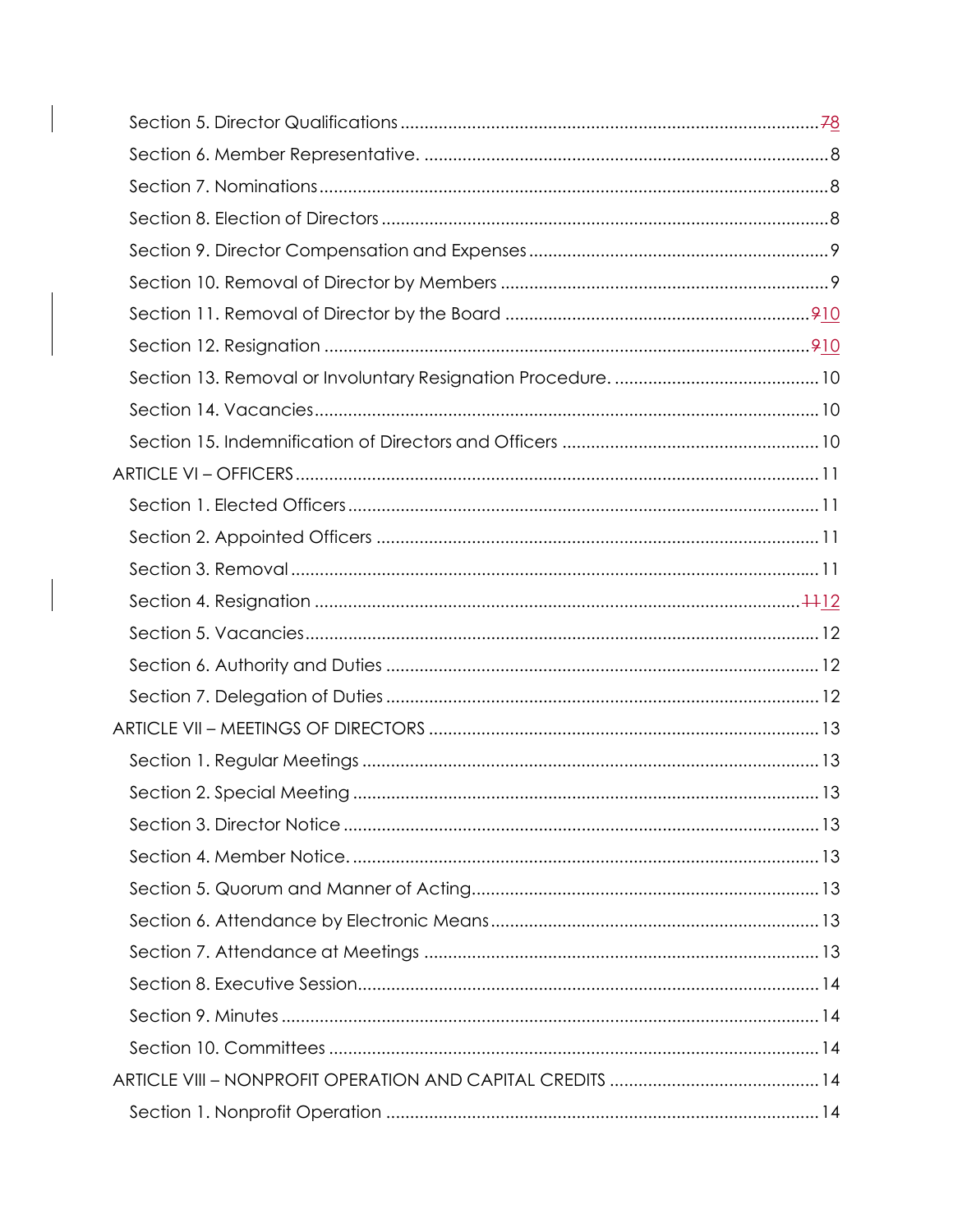| Section 4. Retirement of Capital Credits for Deceased Patrons  15         |  |
|---------------------------------------------------------------------------|--|
|                                                                           |  |
|                                                                           |  |
|                                                                           |  |
|                                                                           |  |
|                                                                           |  |
|                                                                           |  |
|                                                                           |  |
|                                                                           |  |
|                                                                           |  |
|                                                                           |  |
|                                                                           |  |
|                                                                           |  |
|                                                                           |  |
|                                                                           |  |
|                                                                           |  |
|                                                                           |  |
|                                                                           |  |
|                                                                           |  |
|                                                                           |  |
|                                                                           |  |
|                                                                           |  |
|                                                                           |  |
|                                                                           |  |
| Section 1. Non-Liability for the Debts of the Association Cooperative  18 |  |
|                                                                           |  |
|                                                                           |  |
|                                                                           |  |
|                                                                           |  |
|                                                                           |  |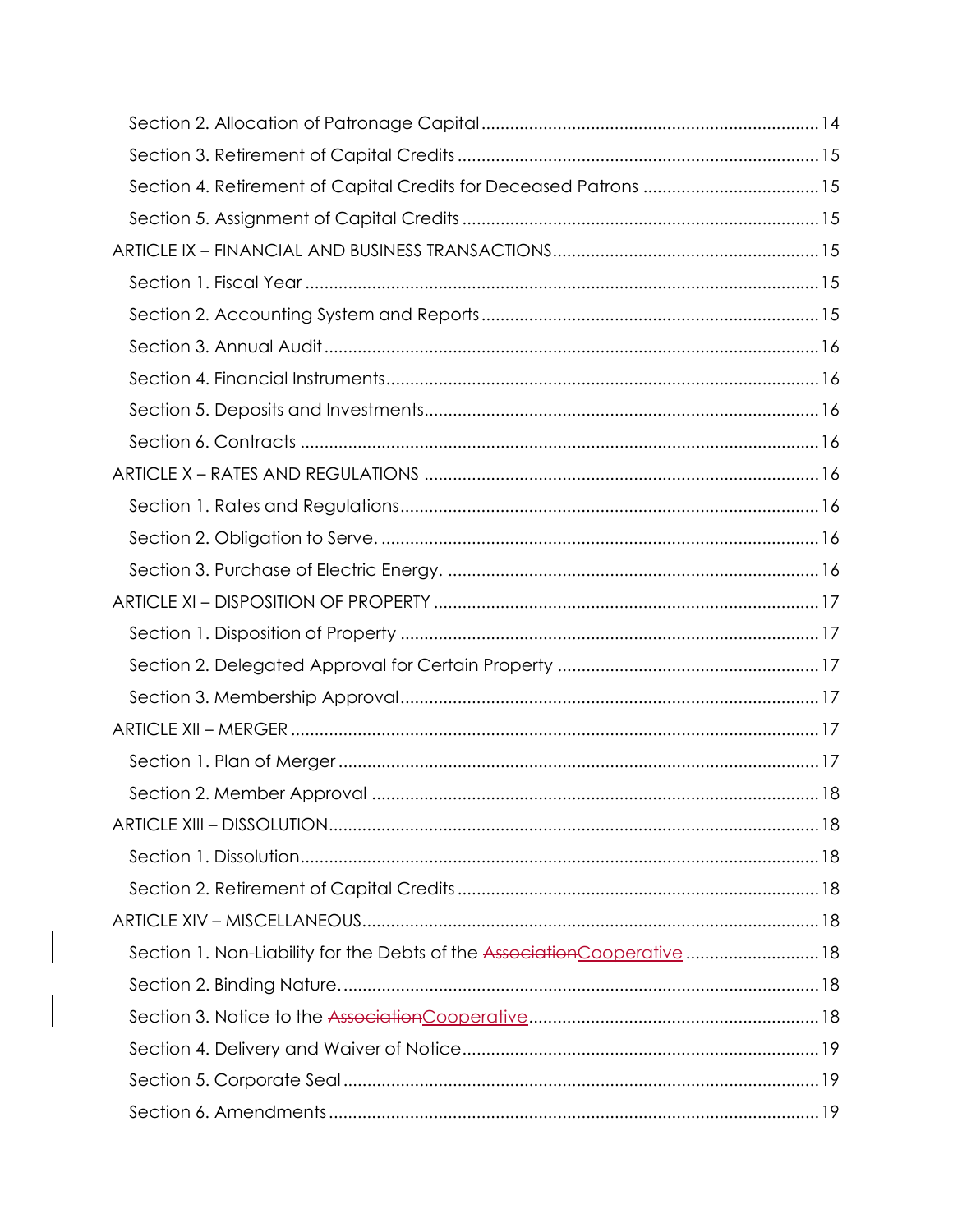## **ARTICLE I – THE ASSOCIATIONCOOPERATIVE**

The Intermountain Rural Electric AssociationCORE Electric Cooperative is a cooperative electric association incorporated under Title 7, Article 55 of the Colorado Revised Statutes ("C.R.S."). In 1985, the AssociationCooperative's membership exempted the AssociationCooperative from the Public Utilities Law pursuant to § 40-9.5-101-104, C.R.S. The AssociationCooperative is regulated by its Members through an elected governing body according to the AssociationCooperative's Articles of Incorporation and these Bylaws.

The AssociationCooperative shall not be operated for profit but for the mutual benefit of its Members and shall be operated to maintain its tax-exempt status under 26 U.S.C.  $\S$  501(c)(12).

## **ARTICLE II – DEFINITIONS**

As used in these Bylaws:

"AssociationCooperative" means The Intermountain Rural Electric AssociationCORE Electric Cooperative.

"Board of Directors" and "Board" means a body of natural persons duly qualified and elected or appointed as provided for in these Bylaws to govern the AssociationCooperative's business affairs.

"Capital Credit" means the Patronage Capital allocated to the Patrons.

"Director" means a seated member of the AssociationCooperative's Board of Directors.

"Member" means a person or entity receiving electric energy from the AssociationCooperative who has not opted out of membership as provided for in these Bylaws. The term "Member" as used in these Bylaws includes spouses holding a joint membership. Members are entitled to vote for Directors as provided in these Bylaws.

"Officer" means the President, Vice President, Secretary, Assistant Secretary, Treasurer, Assistant Treasurer, Chief Executive Officer, and such other officers as may be designated pursuant to these Bylaws.

"Patron" means a person or entity that purchases or has purchased electric energy from the AssociationCooperative.

"Patronage Capital" means all amounts received by the AssociationCooperative from sales of electric energy and distribution services related to such sales in excess of the cost of providing such sales and services and such other margins as may be designated and allocated as patronage capital by the Board.

"Rates and Regulations" means the Board-approved rates, terms, and conditions under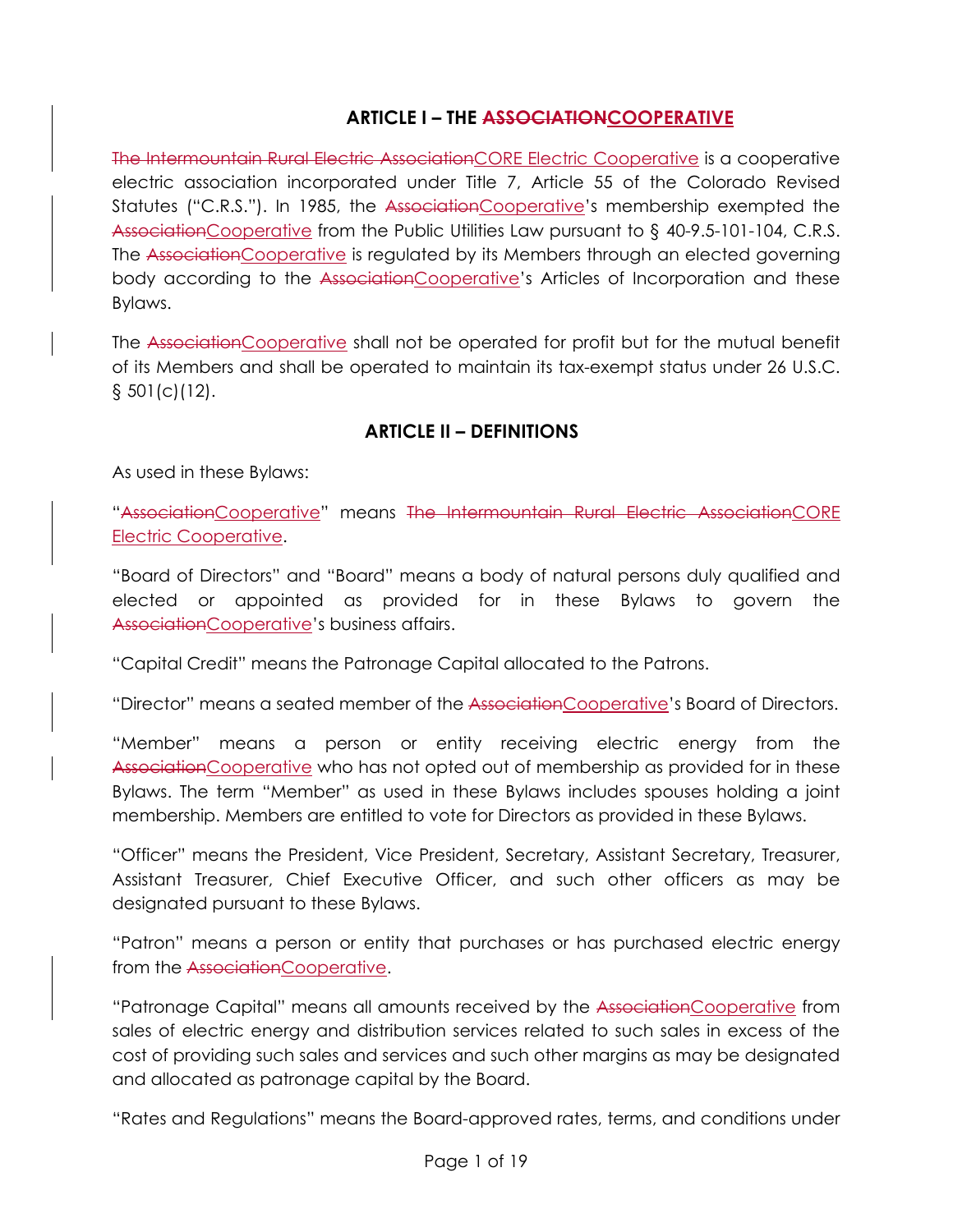which the AssociationCooperative provides electric energy and related services to the Patrons of the AssociationCooperative.

#### **ARTICLE III – MEMBERSHIP**

**Section 1. Requirements for Membership.** Any person or entity that purchases electric energy from the AssociationCooperative is deemed to have consented to be a Member of the AssociationCooperative. A person or entity may hold only one (1) individual membership in the AssociationCooperative.

Any person or entity may opt out of or withdraw from membership by notifying the AssociationCooperative in writing. A person or entity giving such notice shall not be considered a Member of the AssociationCooperative or be entitled to vote in AssociationCooperative elections, but shall continue to be eligible for electric service under the AssociationCooperative's Rates and Regulations.

**Section 2. Joint Membership.** Spouses may apply for a joint membership or convert an existing individual membership to a joint membership. All rights and liabilities of membership apply to joint memberships as follows:

- (a) The presence at a meeting of either or both spouses shall be regarded as the presence of one (1) Member and jointly waives notice of the meeting;
- (b) The signature of either or both spouses individually or jointly constitutes one (1) Member signature on a nominating petition for the office of Director;
- (c) Joint mMembers are entitled to one (1) vote upon each matter submitted to a vote of the Members, which vote may be cast by either spouse;
- (d) A proxy executed by either spouse is a joint proxy, and the presence of either spouse at a meeting of the Members revokes such proxy;
- (e) A waiver of notice signed by either spouse shall constitute a joint waiver;
- (f) Notice to either spouse shall constitute notice to both;
- (g) Expulsion of either spouse shall terminate the joint membership;
- (h) Withdrawal of either spouse shall terminate the joint membership;
- (i) Either spouse, but not both, may be elected or appointed as an Officer or Director:
- (j) Both spouses shall be jointly entitled to allocation of Patronage Capital and shall be jointly liable for debts to the Association Cooperative incurred in connection with the receipt of electric service, which liability shall survive termination of the joint membership;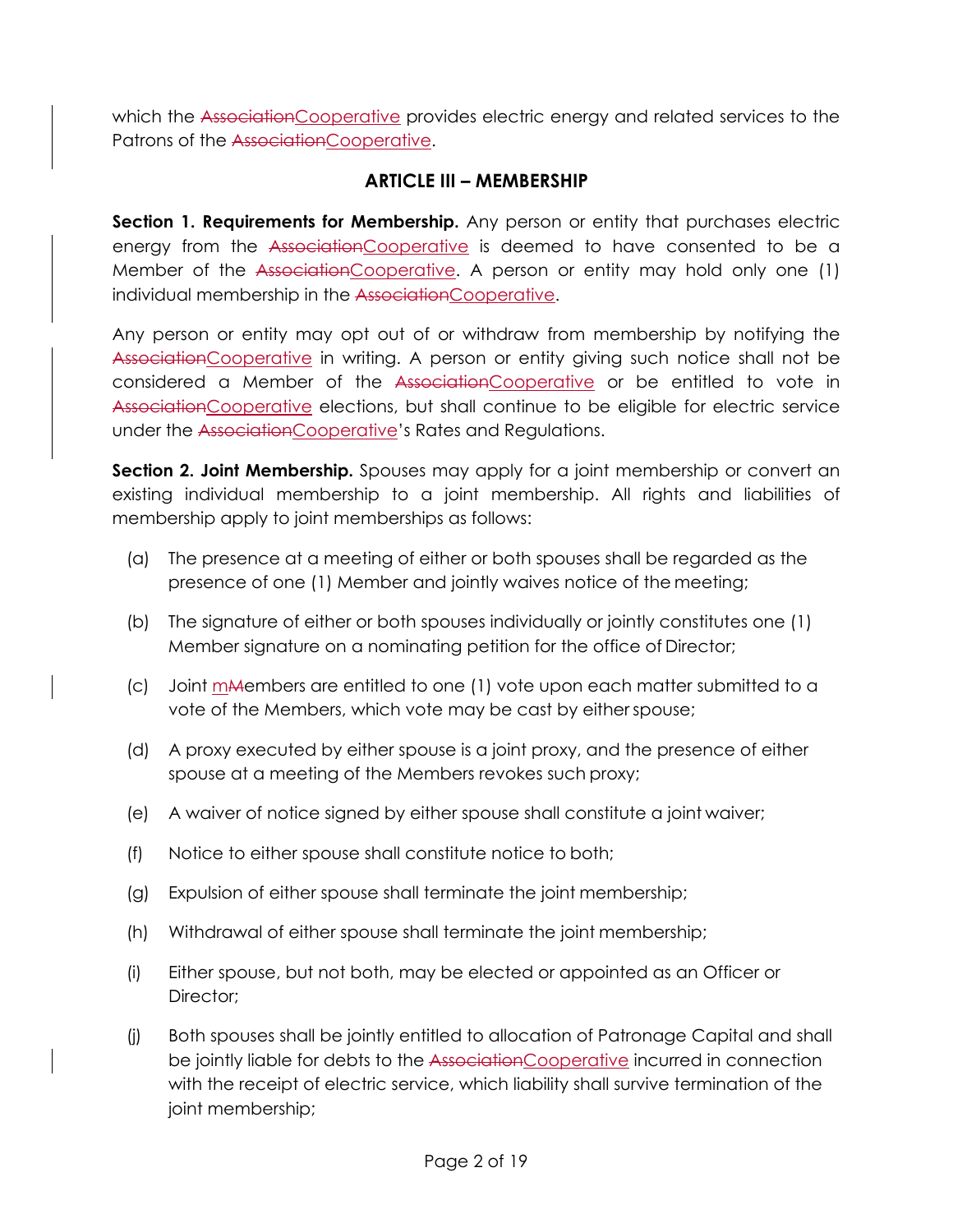- (k) Upon receipt of notice by the Cooperative of the death of either spouse who is a joint member, the membership and any Capital Credits allocated to the joint membership shall be transferred to the surviving spouse; and
- (l) Upon receipt of notice by the Cooperative of the dissolution of marriage between joint members, the j-Joint membership shall terminate upon dissolution of marriage, and any joint Capital Credits will be divided equally (50/50) between the parties unless a binding agreement or court order stipulating otherwise is provided to the AssociationCooperative within ten (10) business days of the notice to the Cooperative of the dissolution of marriage.

**Section 3. Membership Fee and Certificate.** The Board shall determine and may change the membership fee. If the Board determines that a membership fee shall be charged, t<sub>the membership fee shall be included in the first billing to each new Member unless</sub> paid at the time of application for service.

The AssociationCooperative shall issue certificates of membership. Service and billing records of the AssociationCooperative showing service in the name of a person or entity shall presumptively establish membership of that person or entity.

**Section 4. Transfer of Membership.** Membership in the AssociationCooperative shall not be assignable or transferable except upon consent of the Board or pursuant to policies established by the Board.

**Section 5. Termination of Membership.** Membership shall terminate upon the withdrawal, death, cessation of existence, or expulsion of a Member, or upon the termination of all of a Member's service accounts. Upon termination of membership, the former Member's accrued Capital Credit allocations shall continue to be eligible for retirement or assignment consistent with these Bylaws.

Except for the retained right to Capital Credits, if any, termination of membership shall operate as a release of all right, title, and interest of the former Member in the property and assets of the AssociationCooperative; provided, however, that termination of membership shall not release the former Member or the former Member's estate from the debts or liabilities of such former Member to the AssociationCooperative.

**Section 6. Expulsion of Membership.** The Board may, by the affirmative vote of not less than five (5) Directors, expel or suspend any Member who fails to comply with any of the provisions of the Articles of Incorporation, these Bylaws, or the Rates and Regulations, but only if such Member is given not less than fifteen (15) days prior written notice of the proposed action, the reasons therefor, and an opportunity to be heard, orally or in writing, at least five (5) days prior to the effective date of the action.

## **ARTICLE IV – MEETINGS OF THE MEMBERS**

**Section 1. Annual Meeting.** The annual meeting of the Members shall be held during the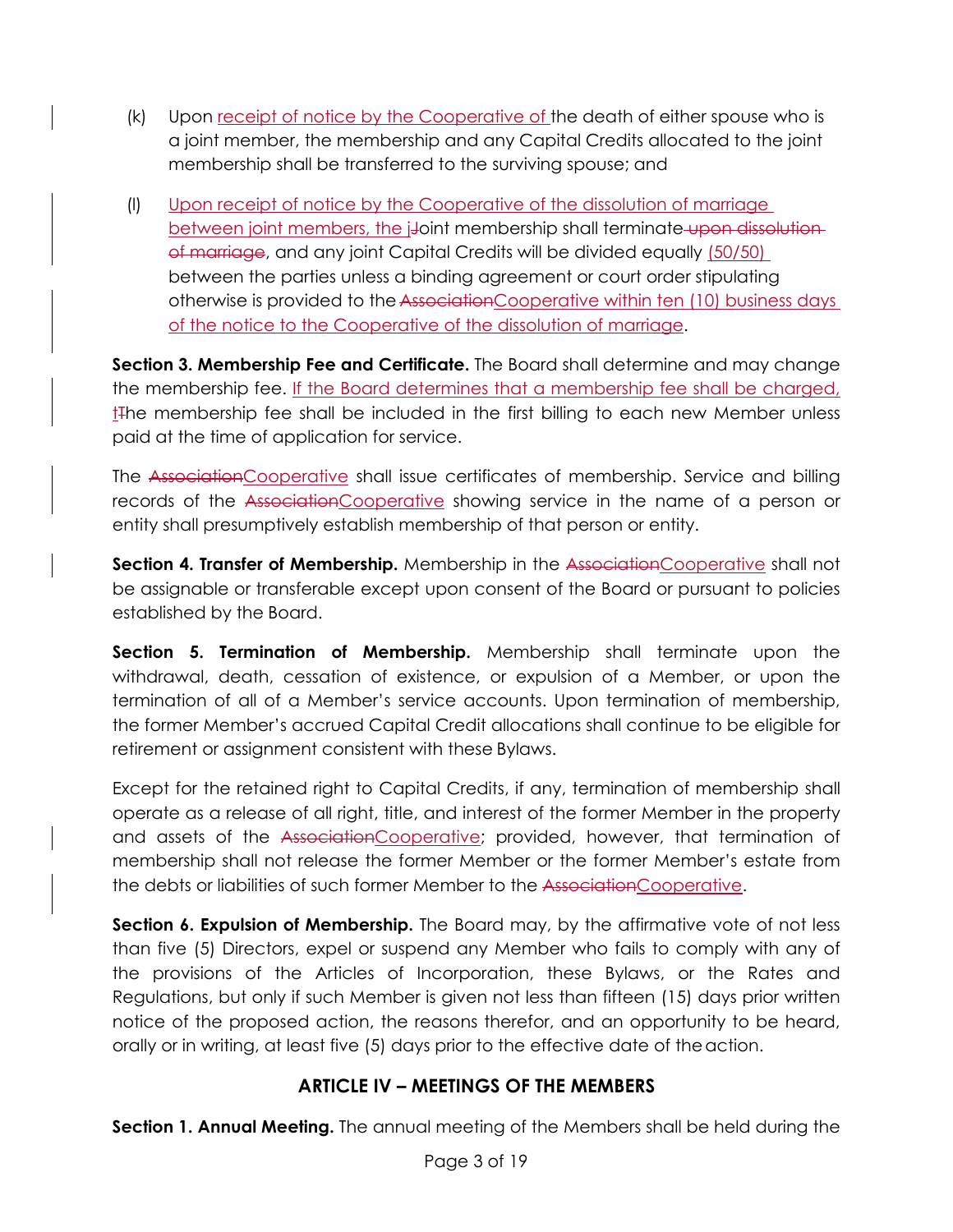month of April at a location within the service area of the AssociationCooperative or the Denver, Colorado, metropolitan area at a time, date, and location determined by the Board. The time, date and location of the annual meeting shall be subject to change by the Board, including a change to a month other than April, upon a Board determination that circumstances have occurred that could not be foreseen at the time the meeting was set, such as, but not limited to, an extreme weather event, health emergency or fire, and upon such notice of the new meeting time, date and location as is provided by law. The purpose of the meeting shall be to elect Directors, present reports covering the previous fiscal year, and transact such other business as may properly come before the meeting.

Failure to hold the annual meeting shall not result in a forfeiture or dissolution of the AssociationCooperative.

**Section 2. Notice of the Annual Meeting.** Written notice of the time, date, location, and purpose of the annual meeting of the Members shall be published on the AssociationCooperative's website and mailed or electronically transmitted to the Members no less than six (6) months before the date of the annual meeting and no fewer than thirty (30) nor more than sixty (60) days before the annual meeting, provided that if the time, date or location of the meeting is changed pursuant to Section 1 of this Article, such notice shall be given as is provided by law.

**Section 3. Special Meeting.** A special meeting of the Members may be called by the Board President, a majority of the Directors, or by a petition signed by at least ten percent (10%) of the Members and delivered to the AssociationCooperative. Such petition shall cite the specific purpose or purposes for which the special meeting is being called and shall be in conformity with all applicable laws, the AssociationCooperative's Articles of Incorporation, and these Bylaws. Any special meeting of the Members shall be held at a location within the service area of the AssociationCooperative or the Denver, Colorado, metropolitan area at a time, date and location determined by the Board.

**Section 4. Notice of a Special Meeting.** Notice of any special meeting of the Members shall include a description of the purpose or purposes for which the meeting is called and shall be posted on the AssociationCooperative's website and delivered to the Members by mail or electronically within thirty (30) days after the date the meeting is called as provided in Article IV, Section 3.

**Section 5. Quorum.** Ten percent (10%) of the total number of Members of the AssociationCooperative, if present in person or by proxy, shall constitute a quorum for the purpose of transacting business; provided, however, that at least two and one-half percent (2½%) of the Members are present in person. A Member who registers in person or electronically at any meeting of the Members or who casts a vote through mail ballot or a secure electronic transmission system if available is considered present in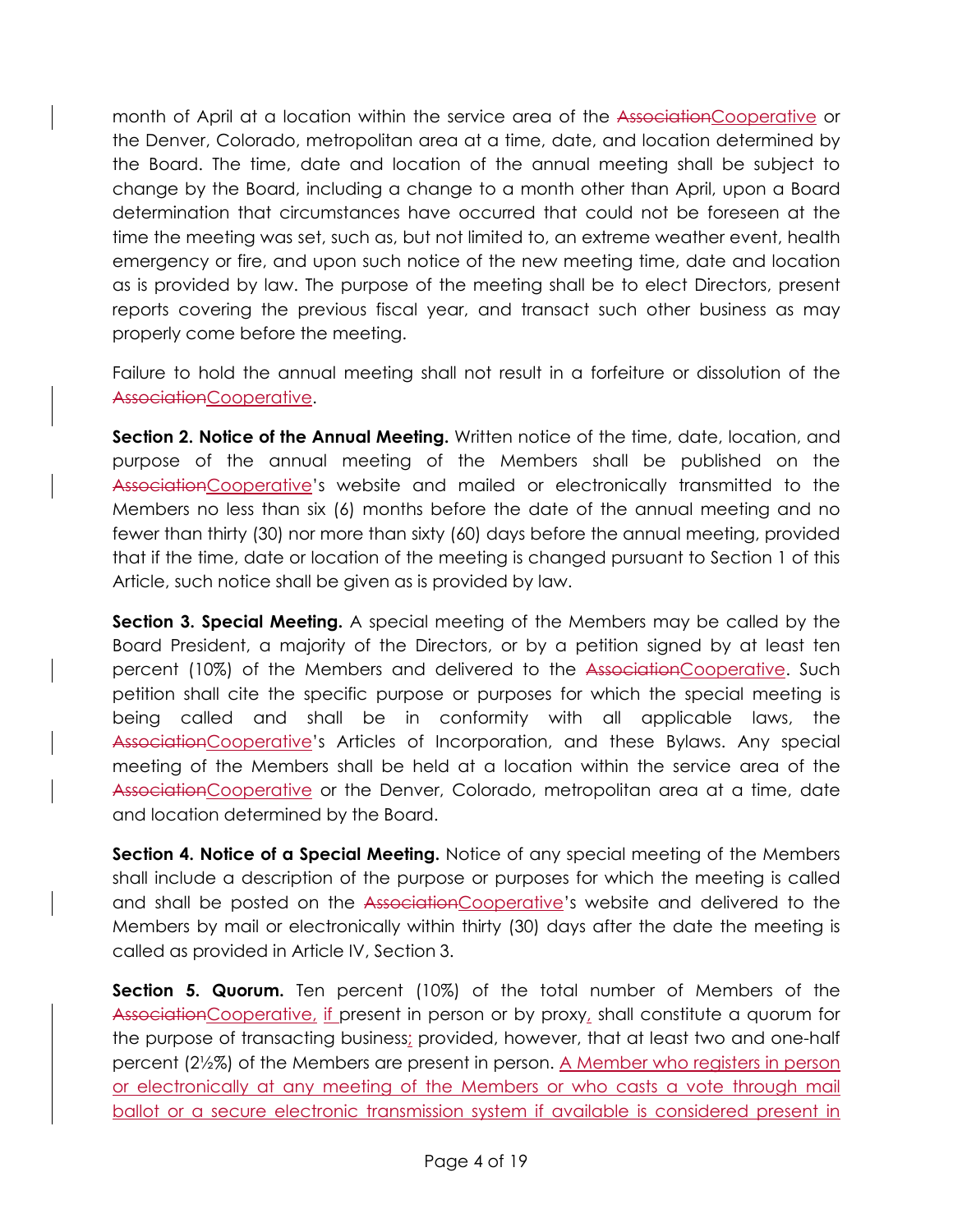person for the purpose of determining a quorum. If less than a quorum is present at any meeting, the Board may recess the meeting from time to time without further notice.

**Section 6. Order of Business.** Except as otherwise provided in these Bylaws, the Board shall determine the agenda, program, and order of business for any meeting of the Members called by the Board. The Board President shall determine the agenda for meetings called by the President. The matters to be considered at a special meeting called by petition of the Members shall be as presented in the petition. The President, or his or her designee, shall preside at each Member meeting and may exercise the duties and take actions reasonably necessary to conduct the meeting in an efficient manner.

The order of business at a meeting of the Members shall generally be as follows:

- (a) Reading the notice of the meeting and proof of notice publication or mailing;
- (b) Report on the number of Members present in person and by proxy in order to determine the existence of a quorum;
- (c) Presentation of and action upon reports of Officers, Directors, and committees, if applicable;
- (d) Member comment;
- (e) Unfinished business, if applicable;
- (f) New business; then
- (g) Adjournment.

**Section 7. Record Dates.** The record date for determining the Members who are entitled to notice of an annual meeting of the Members and to vote by written mail ballot at such meeting shall be forty-five (45) days prior to the date of the annual meeting of the Members at close of business. The record date for determining the Members who are entitled to vote in person at the annual meeting shall be the date of the annual meeting of the Members at such time as the meeting is called to order.

The record date for determining the Members who are entitled to notice of a special meeting of the Members and entitled to vote at such meeting shall be the day prior to the date notice is mailed or electronically delivered to the Members.

**Section 8. Voting.** Upon establishment of a quorum as provided in these Bylaws, all questions before the membership shall be decided by a vote of a majority of the Members voting thereon by mail, in person, or by proxy, or by electronic means after establishment of a secure and verifiable electronic transmission system, except as otherwise provided by law, the Articles of Incorporation, or these Bylaws. Each Member shall be entitled to one (1) vote upon each matter submitted to a vote of the Members. Cumulative voting is prohibited. A Member who has submitted a mail or electronic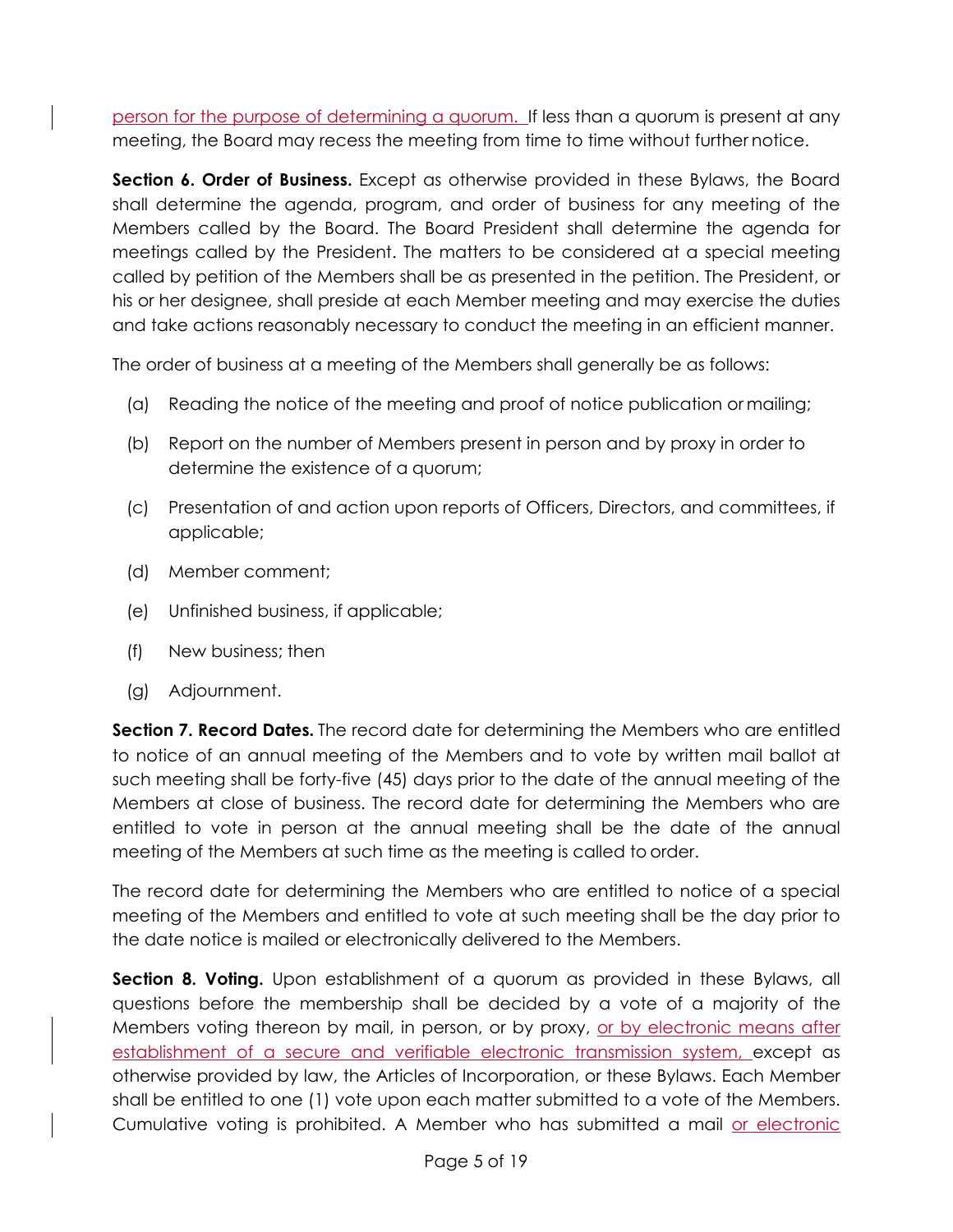ballot on any matter shall not be entitled to vote in person.

Any Member that is not a natural person must properly designate in writing to the AssociationCooperative at least one (1) week prior to any annual meeting or special meeting where voting will take place, or, in the event of mail balloting, at least one (1) month prior to the mailing of ballots to Members, the name of the individual who will vote the membership of the entity.

**Section 9. Action by Mail Ballot.** Any action that may be taken at any annual or special meeting of the members may be taken without a meeting if the AssociationCooperative mails a ballot to every Member entitled to vote on the matter.

Such action has the same effect as action taken at a meeting of Members. The mail ballot shall state each proposed action and provide an opportunity to vote for or against each proposed action. All solicitations for votes by mail ballot shall:

- (a) indicate the number of responses needed to meet the quorum requirements;
- (b) state the percentage of approvals necessary to approve each matter other than election of directors;
- (c) state the time by which ballots eligible to be counted must be received by the Association Cooperative, or an independent third party with whom the AssociationCooperative has contracted for the storage and counting of ballots; and
- (d) be accompanied by written information sufficient to permit each Member casting such ballot to reach an informed decision on the matter.

Approval by mail ballot pursuant to this Section shall be valid only when the number of votes cast by mail ballot equals or exceeds the quorum required to be present at a meeting authorizing the action, and the number of approvals equals or exceeds the number of votes that would be required to approve the matter at a meeting at which the total number of votes cast was the same as the number of votes cast by mail ballot.

**Section 10. Proxies.** At all meetings of Members, a Member may vote by written, signed proxy except for the election of Directors. Only a Member or Officer may hold and vote a proxy. Each proxy shall designate the particular meeting at which it is to be voted and shall be filed with the Secretary before or at the time of the meeting. The presence at such meeting of the Member who signed the proxy shall revoke the proxy, and such Member shall be entitled to vote at the meeting in the same manner and with the same effect as if the Member had not executed a proxy.

**Section 11. Authorization to Participate Electronically.** The Cooperative may establish a secure and verifiable electronic transmission system through which a Member may apply for, receive, and return a ballot in an election. After establishment of such secure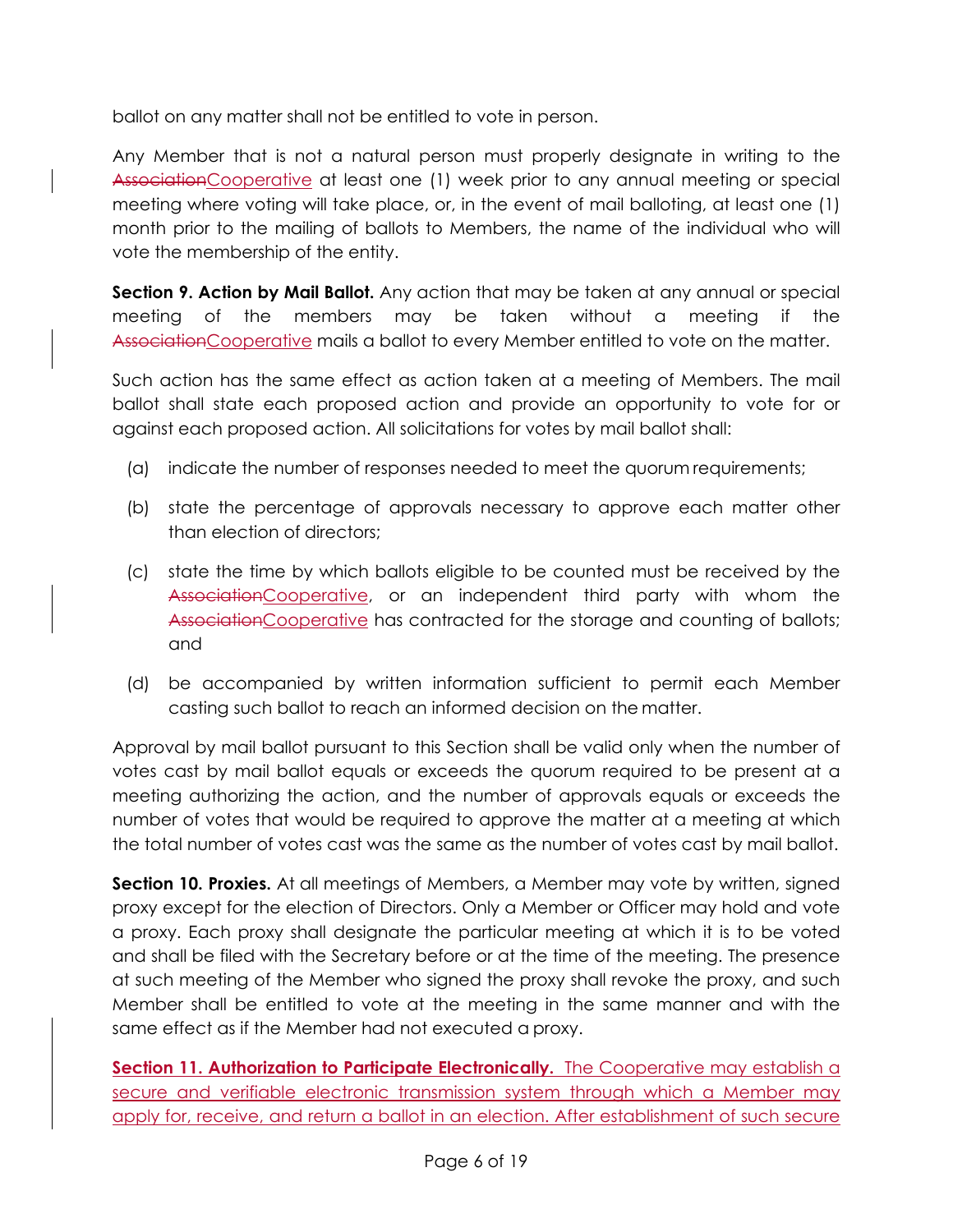and verifiable electronic transmission system, at all meetings of Members, a Member may vote electronically in an election on any matter requiring a vote of the membership.

**Section 1112. Minutes.** Written minutes shall be made of all meetings of the Members. The minutes shall be posted on the AssociationCooperative's website as soon as such minutes have been approved by the Board and shall remain posted at least six (6) months after the date of the meeting.

## **ARTICLE V – BOARD OF DIRECTORS**

Section 1. General Powers. The business affairs of the AssociationCooperative shall be managed by a Board of seven (7) Directors that shall exercise all of the powers of the AssociationCooperative not conferred upon or reserved to the Members by law, the AssociationCooperative's Articles of Incorporation, or these Bylaws.

**Section 2. Director Districts.** The territory served by the AssociationCooperative shall be divided into as many districts as there are Director seats. Each district shall contain approximately the same number of Patrons as the other districts. Maps designating the exact boundaries of each district shall be prepared and maintained at the principal office of the AssociationCooperative.

At least every eighth (8th) year, the Board shall review the number of Patrons in each district, and if there are substantial inequalities, the Board shall redefine district boundaries by Board resolution so that each shall contain as nearly as practicable the same number of Patrons. Redistricting shall also be done if the total membership of the AssociationCooperative increases or decreases by more than ten percent (10%) from the prior year due to new territory acquisition or territory sale. Redistricting shall not be done within ninety (90) days of any annual meeting.

**Section 3. Directors Elected.** Each Director shall be elected by the Members of the district he or she represents upon nomination and following the procedure set forth in these Bylaws.

**Section 4. Election and Tenure of Office.** Each district shall be represented by one (1) Director who shall be elected for a four (4) year term. Directors representing districts 3, 5, and 7 shall have terms of office expiring on the first odd-numbered year following each leap year. Directors representing districts 1, 2, 4, and 6 shall have terms of office expiring on the second odd-numbered year following each leap year. Each term shall end on the date of the annual meeting in the year the term expires, provided that Directors shall continue in office until their successors have been elected and have qualified. If for any reason the Members fail to elect a Director for any district at the expiration of the incumbent Director's term of office, the incumbent shall continue in office for the new term.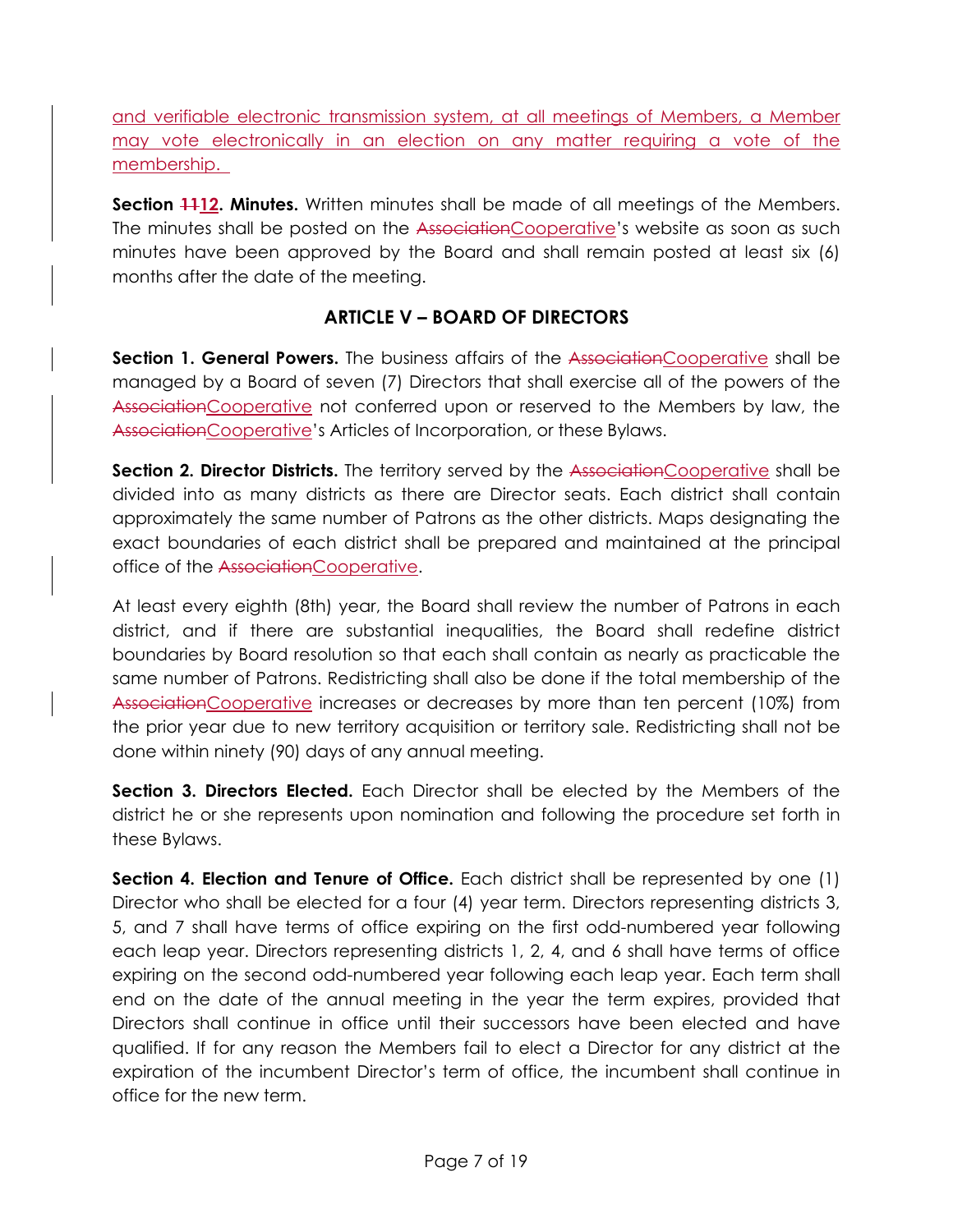**Section 5. Director Qualifications.** To be eligible to become or remain a Director of the AssociationCooperative a person must:

- (a) be an individual eighteen (18) years of age or older;
- (b) be a Member of the AssociationCooperative;
- (c) purchase electric energy within his or her director district; and
- (d) not be an employee of the Association Cooperative.

**Section 6. Member Representative.** If an individual is nominated to serve on the Board as the representative of a Member that is not a natural person, the person nominated shall meet the qualifications requirements for such office set forth in Subsections 5(a) and (d) of this Article and the represented Member shall meet the qualifications requirements of Subsections 5(b) and (c). Such representative shall be subject to any AssociationCooperative conflict of interest Bylaw or policy both personally and in his or her representative capacity. If such representative is elected or appointed to the Board and subsequently fails to complete his or her term, the Board and not the Member shall appoint a replacement from the AssociationCooperative membership as provided for herein.

**Section 7. Nominations.** A nomination for Director may be made by written petition signed by at least fifteen (15) Members and filed with the AssociationCooperative not more than ninety (90) nor less than forty-five (45) days prior to the annual meeting. The signature of a spouse of a Member shall not be counted unless the spouse is a joint Member and the other joint Member has not signed or unless the spouse is a Member in his or her own right.

To be eligible for placement on the ballot, a nominee must meet the requirements of Section 5 of this Article, and the nominating petition must be received by the AssociationCooperative by the close of business at least forty-five (45) days prior to the annual meeting. The AssociationCooperative's staff shall determine whether a petition is valid within one (1) business day and shall promptly notify the party who submitted the petition of such determination.

**Section 8. Election of Directors.** Each Member of a district shall be entitled to vote for one (1) candidate nominated from the Member's district, either at a meeting held for such purpose, or by mail, or by electronic means using a secure and verifiable electronic transmission system established by the Cooperative, but not bothmore than one of these, provided that there shall be no election in any district for which only one (1) candidate is nominated. A Member who has voted by mail or by electronic means shall not be entitled to vote at the meeting. A Member may vote for only one candidate and may not vote for a candidate for a seat in a district other than the district in which the Member's service is located. The Board shall establish a policy for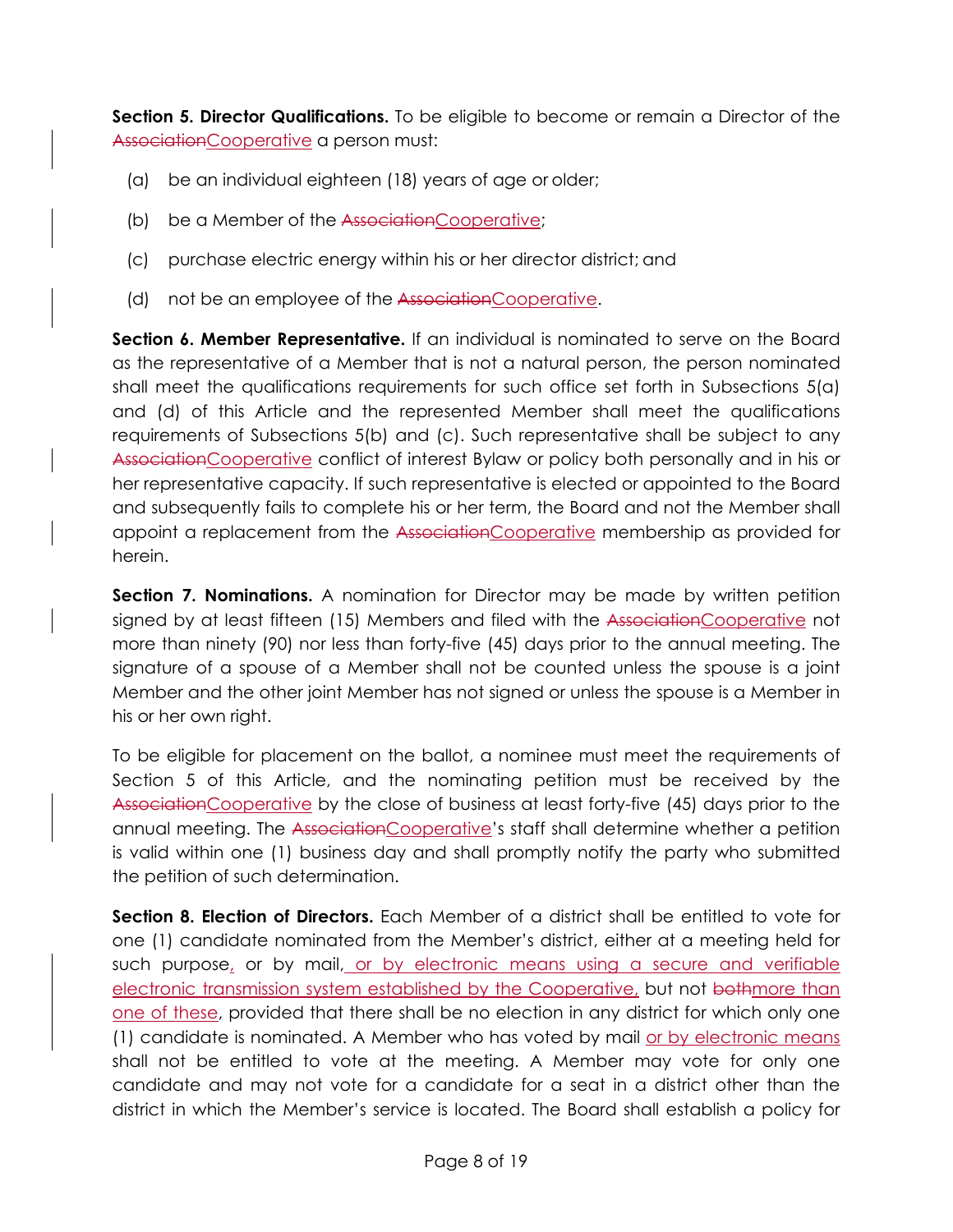determining the voting district of Members with service locations in multiple districts.

When there is a contested director election, the Secretary of the AssociationCooperative, or his or her designee, shall mail or cause to be mailed to each eligible Member a ballot listing the candidates nominated for director in the Member's district. Such ballots shall be mailed by an independent printing or mailing service not less than thirty (30) days before the annual meeting. There shall be included with each ballot a special secrecy sleeve or inner envelope to be used for placement of each mailed ballot, a return envelope, instructions for applying for an electronic ballot if desired, and a biographical sketch and position statement on a single 8½" by 11" page for each candidate, provided that such document need not be included with ballots if a candidate has not provided one to the AssociationCooperative at least forty-five (45) days prior to the meeting at which Directors are to be elected.

On or before five o'clock (5:00) p.m. on the day preceding the annual meeting, all ballots voted by mail and all ballots voted electronically must be received by the AssociationCooperative or an independent party with whom the AssociationCooperative has contracted for the storage and counting of ballots. All ballot return envelopes shall be signed by the voting Member. Envelopes containing mailed ballots shall remain sealed and uncounted until such time as the ballots are committed to the custody of an independent party retained for the purpose of the storage and counting of ballots. Voting for Directors shall conclude when the President calls to order the annual meeting of the Members in any election year.

The candidate from each district receiving the highest number of votes shall be deemed elected as a Director of the Board. A qualified candidate who is not contested shall be deemed elected. Ballots cast in an election for any Director seat will be made available to any candidate for that seat upon request of the candidate. Ballots will be retained under seal by the AssociationCooperative for a period of four (4) years following the election.

**Section 9. Director Compensation and Expenses.** Directors shall not receive a salary for their services, except that Directors may be paid a sum fixed by Board policy for each Board meeting, conference, or event related to AssociationCooperative business. To the extent authorized by the Board, Directors shall be reimbursed for expenses actually and necessarily incurred in connection with AssociationCooperative business, or granted a reasonable per diem allowance by the Board in lieu of detailed accounting for some expenses.

**Section 10. Removal of Director by Members.** The Members may remove a Director with or without cause. The question of the removal of a Director shall be considered and voted upon at a special meeting of the Members called for that purpose, but only Members of the district the Director represents shall be entitled to vote on the question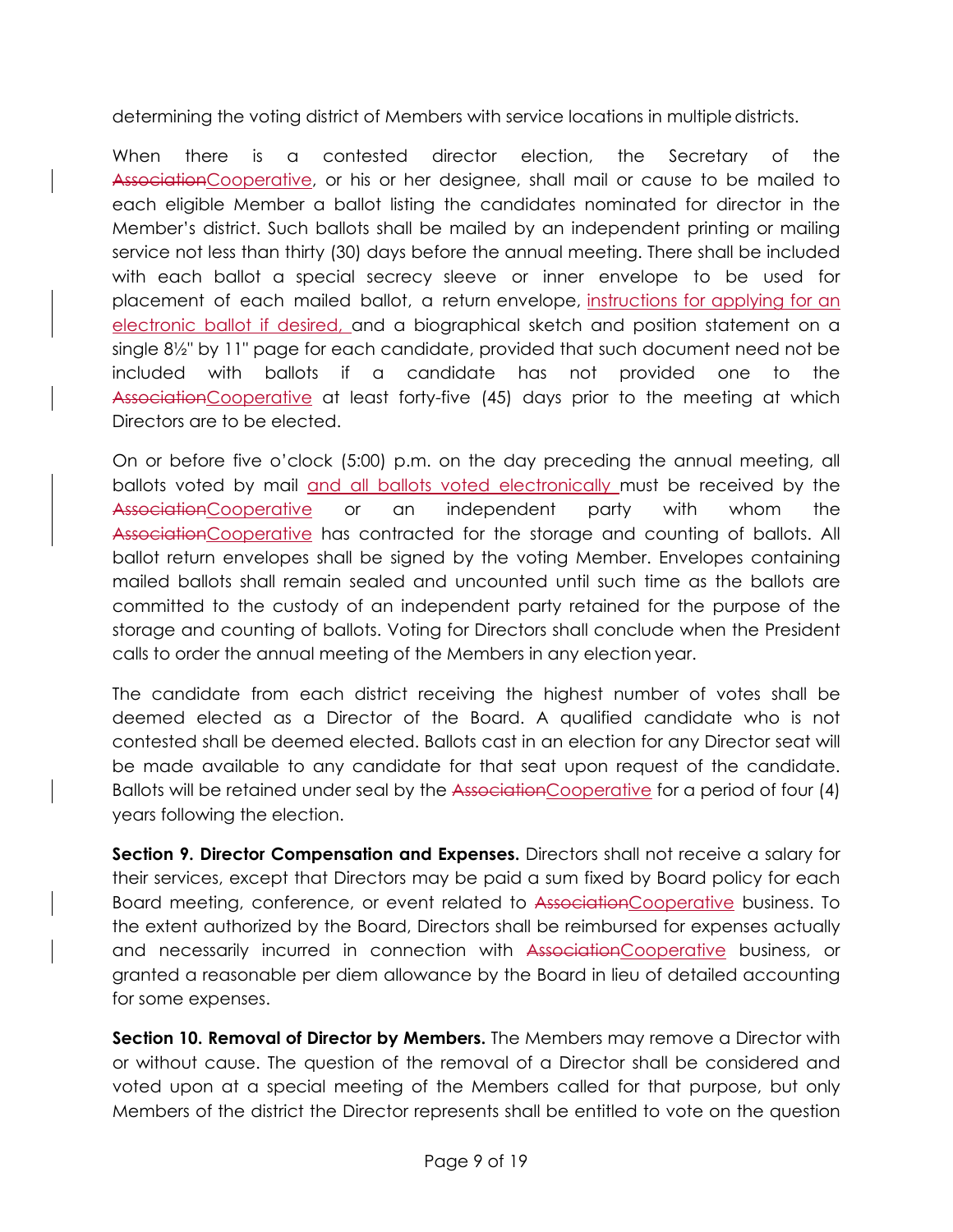of the removal of such Director. A Director may be removed only if the number of votes cast for removal exceeds those against removal.

**Section 11. Removal of Director by the Board.** Any Director elected by the Board, not by the Members, to fill a vacancy may be removed with or without cause by a vote of the majority of Directors seated on the Board.

**Section 12. Resignation.** A Director may resign at any time by giving written notice to the President and the Chief Executive Officer. The resignation shall be effective upon delivery of the notice unless the notice states a later effective date.

A Director is deemed to have resigned upon determination by a vote of a majority of Directors seated on the Board that the Director:

- (a) failed to attend at least sixty percent (60%) of the annual, regular, and special meetings of the Board in any twelve (12) consecutive months, which absences were not excused by the Board;
- (b) does not meet the qualifications for Director established in Section 5 of this Article;
- (c) has failed to comply with Board-approved policies concerning duties, standards of conduct, and conflict of interest;
- (d) engaged in fraudulent or dishonest conduct or gross abuse of authority or discretion with respect to the AssociationCooperative; or
- (e) otherwise has failed to meet the fiduciary obligations of a Director of the AssociationCooperative.

**Section 13. Removal or Involuntary Resignation Procedure.** A majority of seated Directors must authorize any charges against a Director that could result in removal or involuntary resignation. A Director shall be informed in writing of the charges and evidence supporting the charges at least twenty (20) days prior to the meeting of the Board at which the charges are to be considered, and shall have an opportunity at the meeting to be heard in person, in writing, or by counsel and to present evidence regarding the charges.

**Section 14. Vacancies.** Vacancies occurring on the Board shall be filled by a majority vote of the remaining Directors, and a Director thus elected shall serve for any remaining unexpired portion of the term or until a successor qualified under Article V, Section 5 is elected.

**Section 15. Indemnification of Directors and Officers.** Each Director and Officer of the AssociationCooperative now or hereafter serving as such, shall be indemnified by the AssociationCooperative against any and all claims and liabilities, whether civil, criminal, administrative or investigative (other than an action by or in the right of the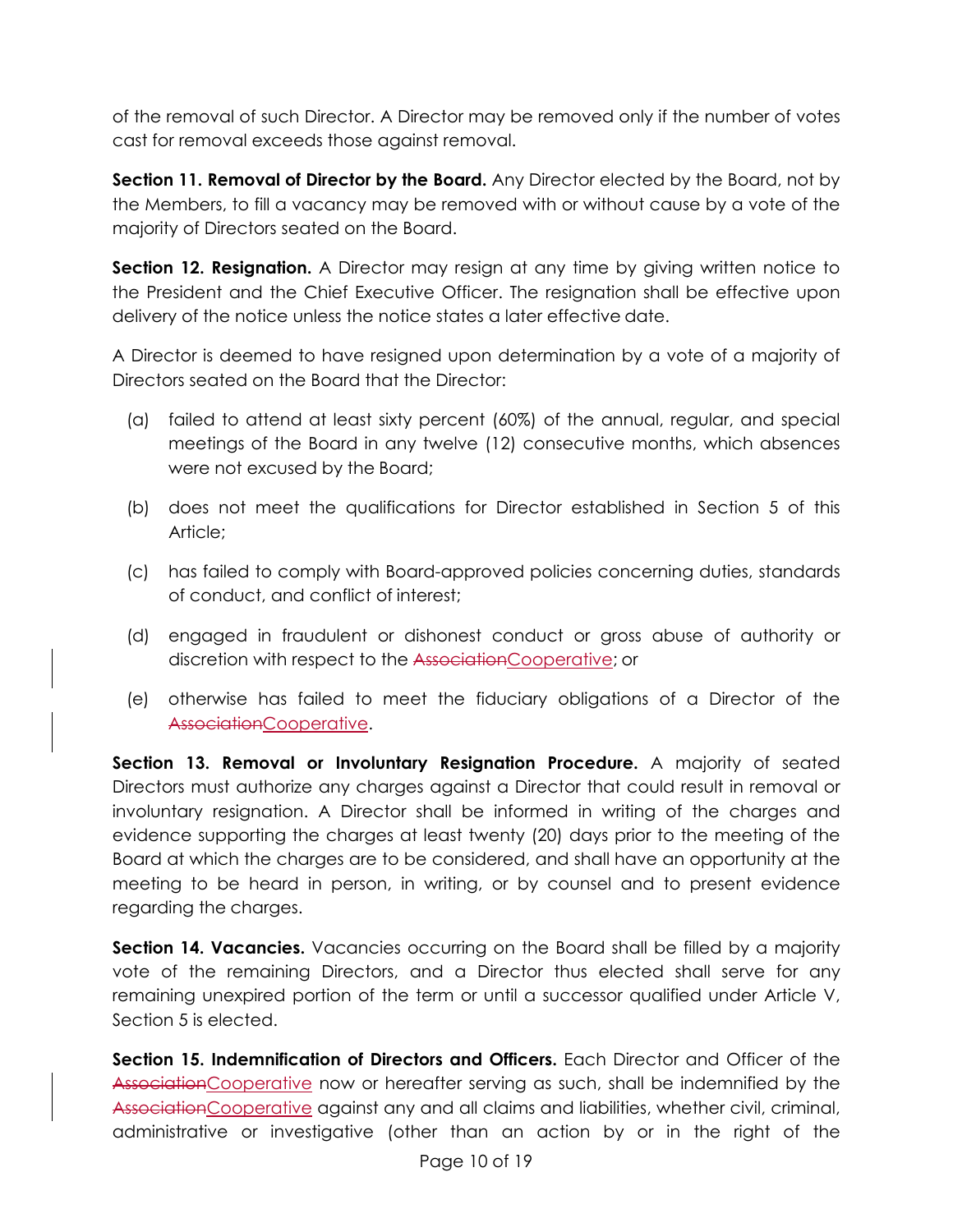AssociationCooperative) to which he or she has or shall become subject by reason of any action alleged to have been taken, omitted, or neglected by him or her while serving as such, if he or she acted in good faith and in such a manner that he or she reasonably believed to be in, or not opposed to, the best interests of the AssociationCooperative, and, with respect to any criminal action or proceedings, he or she had no reasonable cause to believe his or her conduct was unlawful. Every Director and Officer entitled to indemnification under this section shall be indemnified against all expenses, court costs, expert witness fees, attorney fees, judgments, fines and amounts paid in settlement or satisfaction of judgment actually or reasonably incurred by him or her in connection with such action, suit or proceeding, provided such Director or Officer was acting within the scope of his or her duties at the time the claim arose.

The AssociationCooperative may purchase and maintain insurance on behalf of any person who is or was a Director or Officer of the AssociationCooperative against any liability asserted against him or her in any such capacity as stated in the immediately preceding paragraph. Indemnification by the AssociationCooperative will cover all amounts above and beyond policy coverages or items not included in coverages.

If the AssociationCooperative indemnifies or advances expenses to a Director pursuant to this section in connection with a proceeding by or in the right of the AssociationCooperative, the AssociationCooperative shall give written notice of the indemnification or advance to the Members with or before the notice of the next meeting of the Members.

The right of indemnification provided for herein shall not be exclusive of any rights to which any Director or Officer of the AssociationCooperative may be entitled by law.

## **ARTICLE VI – OFFICERS**

**Section 1. Elected Officers.** The AssociationCooperative shall have the elected offices of President, Vice President, Secretary, Assistant Secretary, Treasurer, Assistant Treasurer, and such other offices as may be designated by the Board. The offices of Secretary and Treasurer may be held by the same person, and the offices of Assistant Secretary and Assistant Treasurer may be held by the same person. These offices shall be elected annually by the Board at the first regular meeting of the Board after each annual meeting of the Members or at such later time as the Board may determine. Unless earlier removed from office or from the Board as provided for in these Bylaws, each elected Officer shall hold office until the first meeting of the Board following the next succeeding annual meeting of the Members or until a successor qualified under Article V, Section 5 is elected.

**Section 2. Appointed Officers.** The Board shall appoint a Chief Executive Officer and such other officers as it may deem appropriate. The Chief Executive Officer may appoint a Chief Financial Officer and Chief Operating Officer.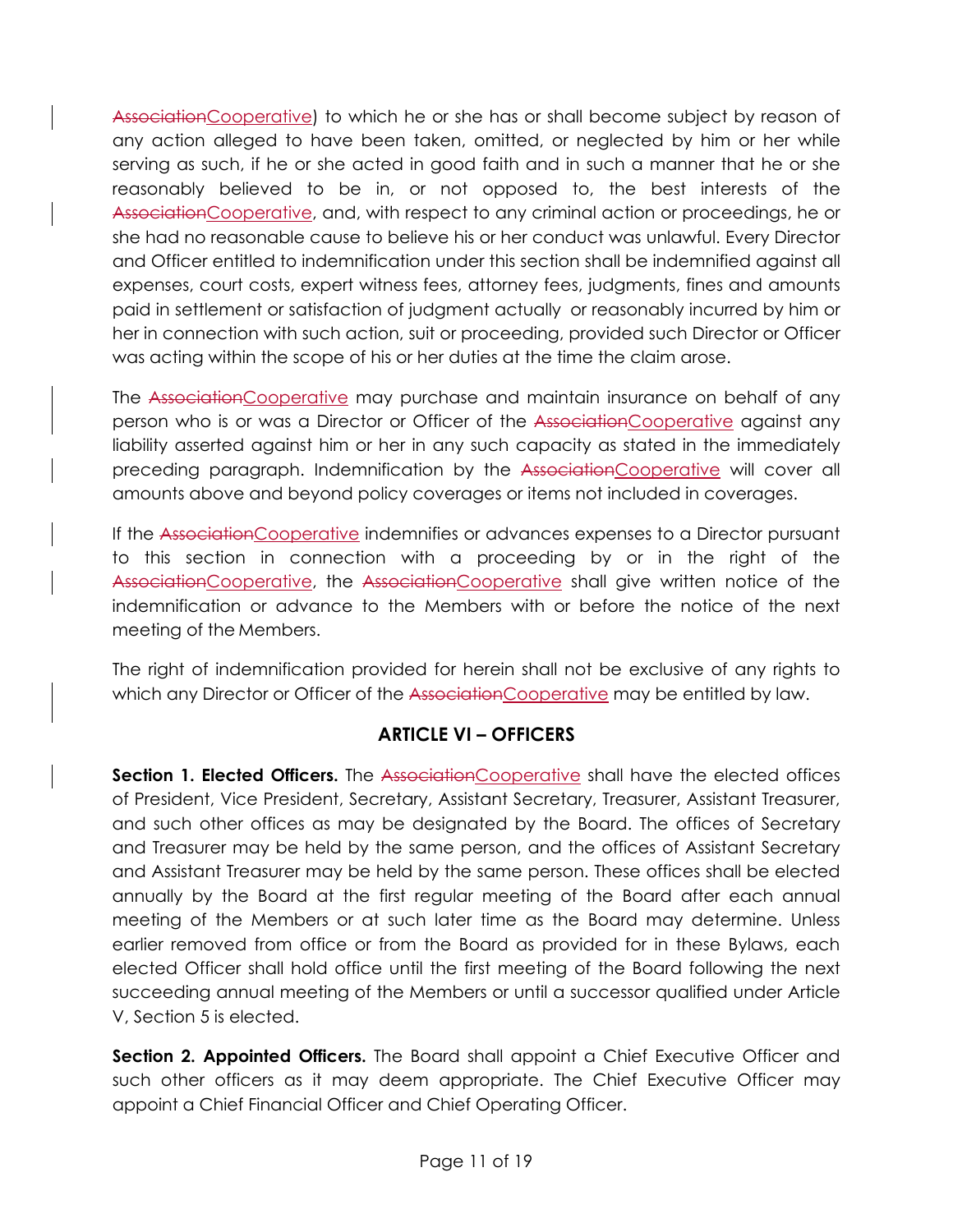Section 3. Removal. The Board may remove any Officer by an affirmative vote of a majority of seated Directors whenever in its judgment the best interests of the AssociationCooperative will be served thereby.

**Section 4. Resignation.** An Officer may resign at any time by giving written notice to the President and the Chief Executive Officer. The resignation shall be effective upon delivery of the notice unless the notice states a later effective date.

**Section 5. Vacancies.** Except as otherwise provided in these Bylaws, a vacancy in any office shall be filled by a majority of the Board for the unexpired portion of the term or by the Chief Executive Officer as to vacancies concerning which he or she has authority to appoint.

**Section 6. Authority and Duties.** The Officers shall have the authority to perform the duties incident to their respective offices, which shall include:

- (a) The President shall preside at all meetings of the AssociationCooperative and shall sign all documents which have been authorized by resolution of the Board.
- (b) The Vice President shall perform the duties of the President in the President's absence or inability or refusal to act.
- (c) The Secretary shall authenticate the AssociationCooperative's records and ensure that minutes are prepared and notice is given in accordance with these Bylaws.
- (d) The Treasurer shall ensure that the financial affairs of the AssociationCooperative are managed consistent with law, the AssociationCooperative's Articles of Incorporation, these Bylaws, and Board policy.
- (e) The Assistant Secretary shall perform the duties of the Secretary in the Secretary's absence or inability or refusal to act.
- (f) The Assistant Treasurer shall perform the duties of the Treasurer in the Treasurer's absence or inability or refusal to act.
- (g) The Chief Executive Officer shall be responsible for the management of the affairs of the AssociationCooperative and shall have such authority as the Board may from time to time vest in him or her.

The Officers also shall have such authority and duties as from time to time may be assigned by the Board.

**Section 7. Delegation of Duties.** To the extent permitted by law, the Board may delegate the duties of the Secretary or Treasurer to one (1) or more employees of the AssociationCooperative. In the event of the inability or refusal to act, temporary absence, or death of any Officer elected or appointed by the Board, or for any other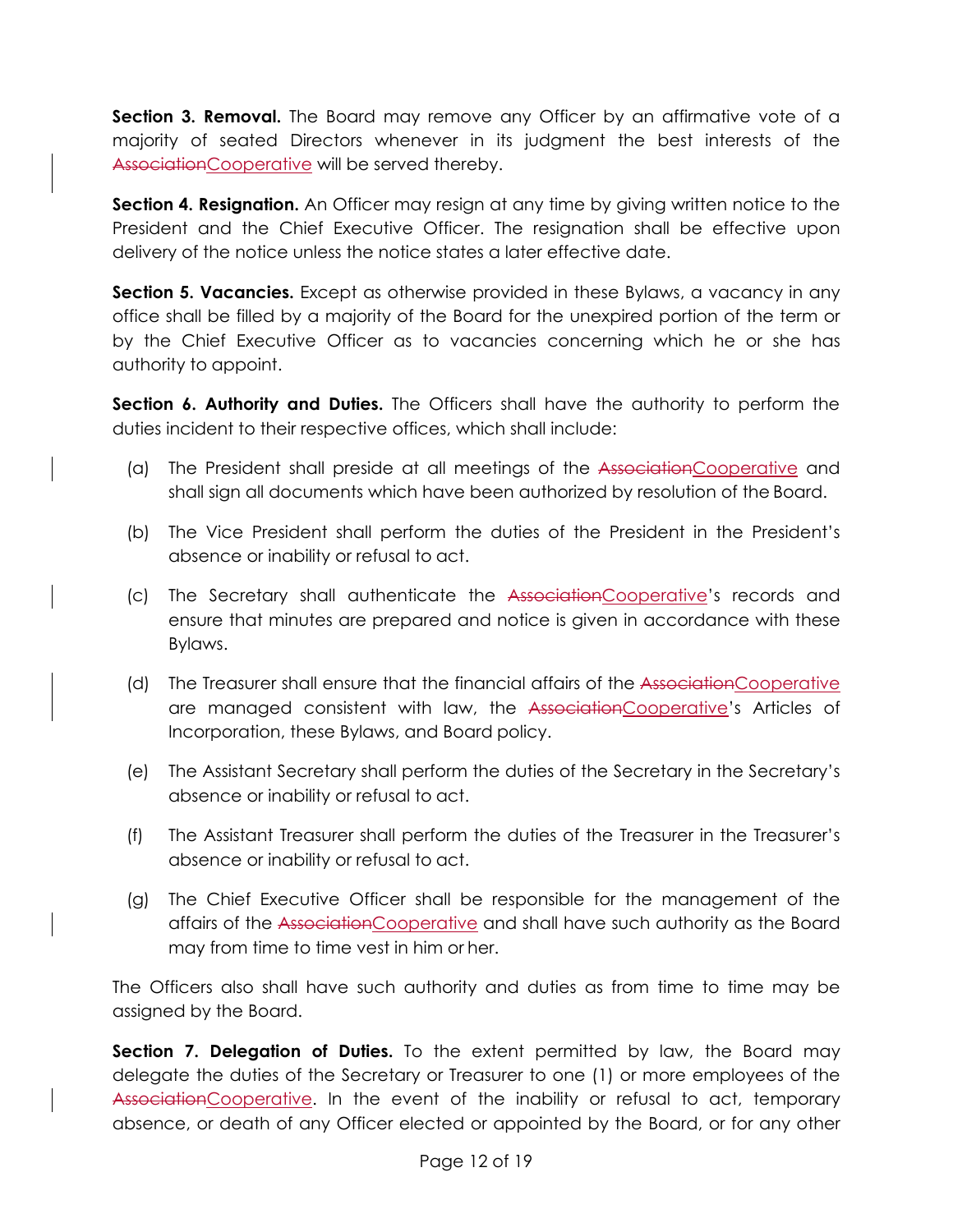reason that the Board may deem sufficient, the Board may delegate the powers and duties of any such Officer to any other Officer or Director.

## **ARTICLE VII – MEETINGS OF DIRECTORS**

**Section 1. Regular Meetings.** Regular meetings of the Board shall be held at times, dates, and locations within the AssociationCooperative's service territory as determined by the Board. If a meeting is held electronically, the location of the meeting shall be deemed to be the location stated in the notice of the meeting.

**Section 2. Special Meeting.** Special meetings of the Board may be called by the President or by any three (3) Directors. The President or Directors calling the meeting shall fix the time and place for the meeting. Notice of such meeting shall be given as provided in this Article.

**Section 3. Director Notice.** Written notice of the time, date, location, and purpose of any meeting of the Board shall be delivered to each Director personally, electronically or by mail, by or at the direction of the Secretary at least ten (10) days before the date set for the meeting. Appearance at the time and place set for the meeting shall be deemed a waiver of any defect in notice.

**Section 4. Member Notice.** Notice of the time, date, and location of any regular or special meeting of the Board and a copy of the agenda for such meeting shall be posted on the AssociationCooperative's website and at every service office maintained by the AssociationCooperative at least ten (10) days before any regular meeting and, if less than ten (10) days, as soon as the meeting is scheduled in the case of a special meeting. If a meeting is postponed or canceled, notice of the postponement or cancellation shall promptly be posted on the AssociationCooperative's website. The agenda shall designate the issues or questions to be discussed or the actions to be taken at the meeting. Copies of the agenda shall be available at each service office for Members and consumers.

**Section 5. Quorum and Manner of Acting.** A majority of the Directors seated on the Board shall constitute a quorum. The act of a majority of the Directors present at a meeting at which a quorum is present shall be the act of the Board, except as otherwise provided in these Bylaws.

**Section 6. Attendance by Electronic Means.** For good cause and with approval of the Board, a Director who is not physically present in person may participate in a regular or special meeting of the Board using electronic communication by which all Directors participating in the Board Meeting may instantaneously converse with each other during the meeting. A Director participating in a meeting by this means is deemed to be present in person at the meeting. No director shall be permitted to attend Board meetings electronically more than three times within any consecutive twelve months unless and to the extent that the Board by affirmative vote authorizes additional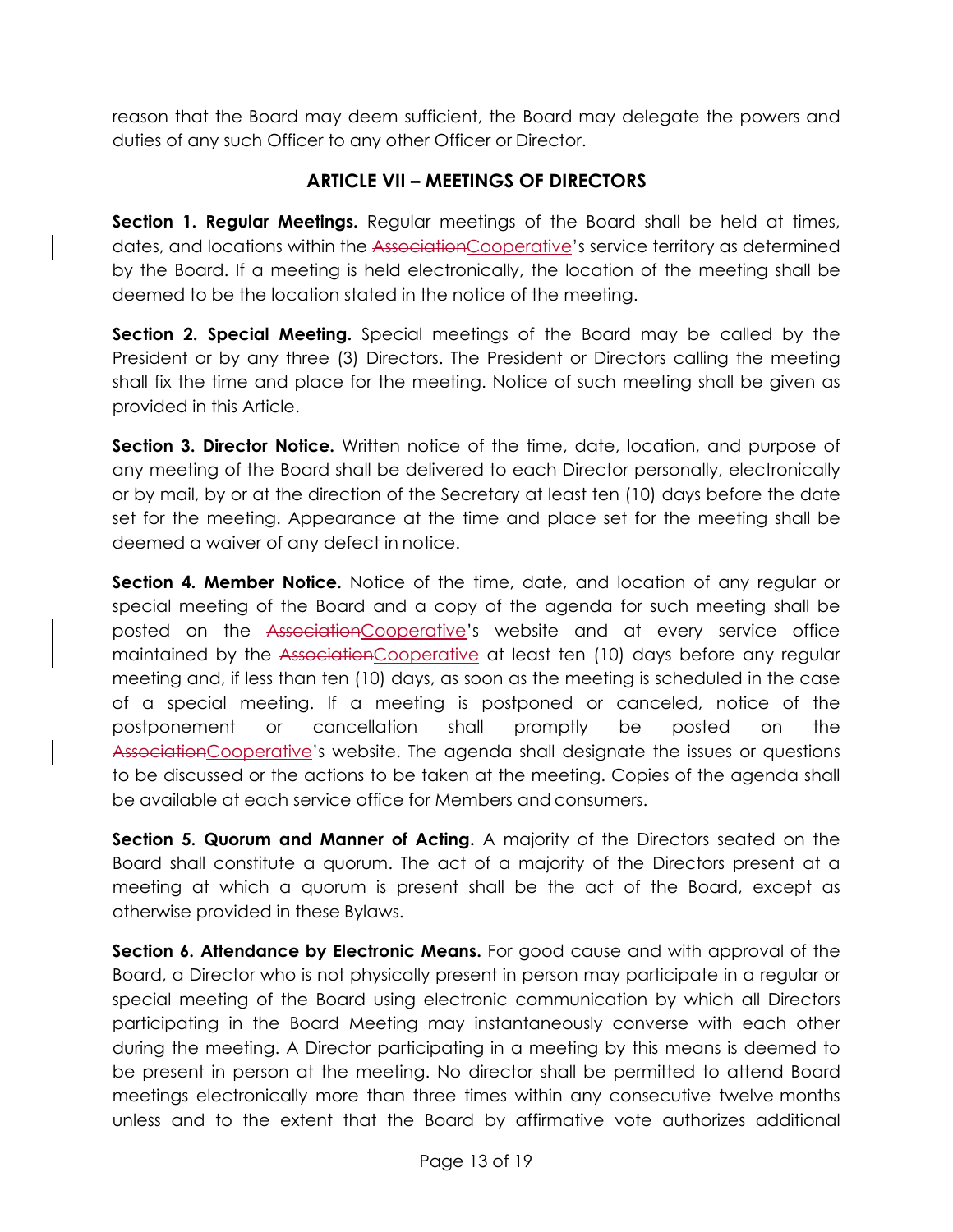electronic attendance.

**Section 7. Attendance at Meetings.** All meetings of the AssociationCooperative shall be open to Patrons and news media, subject to reasonable restrictions as determined by the Board. If a meeting is held electronically, the meeting shall be deemed open if Patrons and news media representatives are able to address the Board and to see and hear electronically Board proceedings, either online or by physical attendance at the location of the meeting, to the same extent as are directors participating in the meeting. At every regular meeting of the Board, Patrons of the AssociationCooperative shall be given the opportunity to address the Board concerning the policies and business of the AssociationCooperative. Unless otherwise determined by the Board President from time to time, such comment shall be permitted for up to one-half (1/2) hour at each regular meeting, with three (3) minutes allotted to each individual speaker.

**Section 8. Executive Session.** By a two-thirds (2/3) affirmative vote of the Directors present, the Board may go into executive session during any regular or special meeting for consideration of documents or testimony given in confidence. The Board shall not make final policy decisions or adopt or approve any resolution, rule, regulation, or formal action, any contract, or any action calling for the payment of money at any session that is closed to the Patrons and news media. Prior to the time the Board convenes in executive session, the Board shall announce the general topic of the executive session.

**Section 9. Minutes.** Written minutes shall be made of all meetings of the Board by or at the direction of the Secretary. The minutes shall be posted on the AssociationCooperative's website promptly after approval by the Board and shall remain posted at least six (6) months after the date of the meeting.

**Section 10. Committees**. The Board may create one or more committees and appoint one or more Directors to serve on such committees. Each committee shall have the responsibilities and authority to act to the extent delegated by the Board, subject to limitations in law, the Articles of Incorporation, and these Bylaws.

## **ARTICLE VIII – NONPROFIT OPERATION AND CAPITAL CREDITS**

**Section 1. Nonprofit Operation.** The AssociationCooperative shall be operated on a cooperative nonprofit basis for the mutual benefit of its Members. No interest or dividends shall be paid or payable by the AssociationCooperative on any capital furnished by its Patrons.

**Section 2. Allocation of Patronage Capital.** The Patrons of the AssociationCooperative shall furnish capital for the AssociationCooperative through their patronage. The AssociationCooperative shall allocate such capital on a patronage basis as Capital Credits to its Patrons after the end of each fiscal year in proportion to or based on the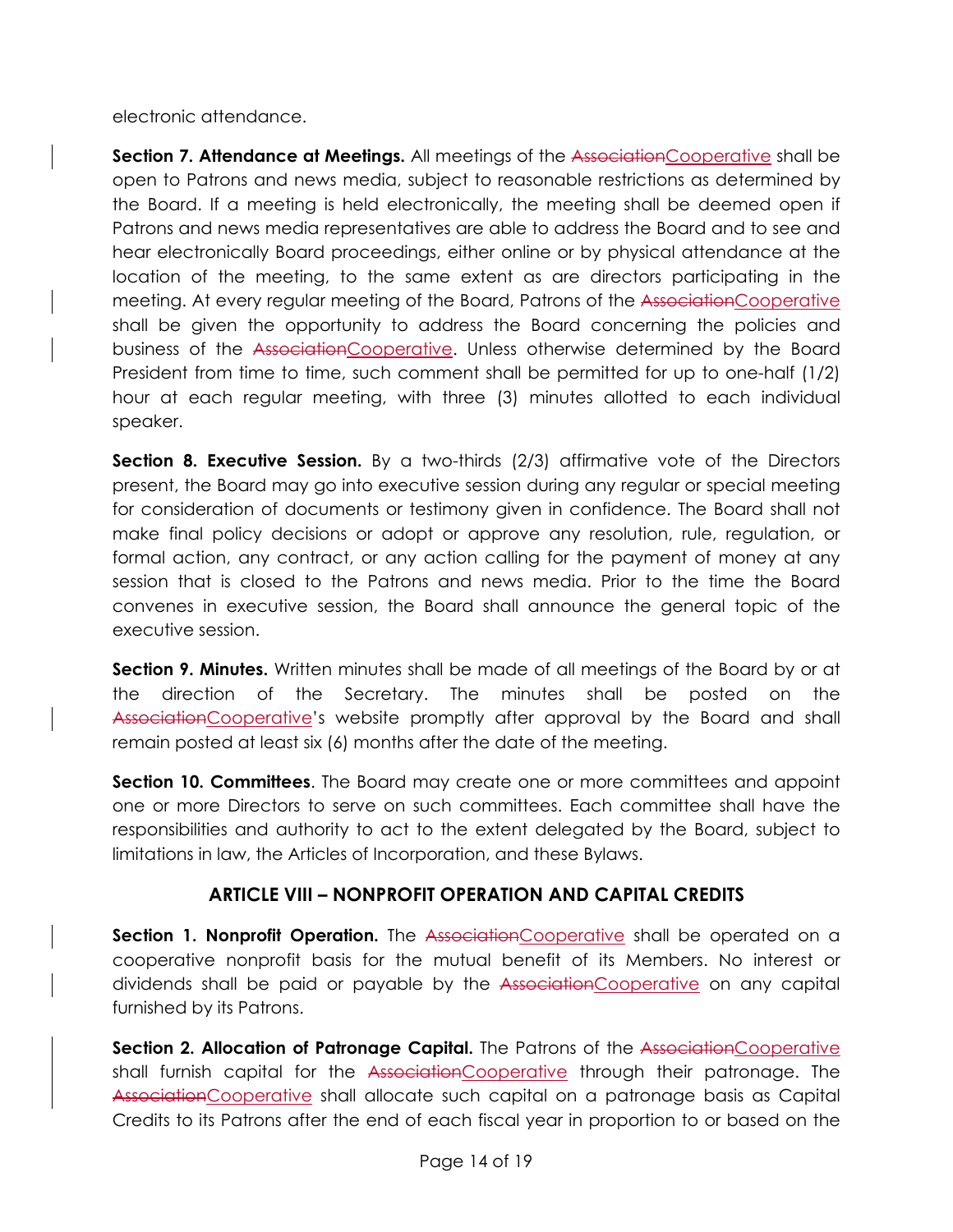amount of electric energy the Patron purchased from the AssociationCooperative during the fiscal year.

Capital Credit allocations shall have the same status as though the AssociationCooperative paid the amount allocated to the Patron in cash pursuant to a legal obligation to do so and the Patron then furnished the AssociationCooperative the corresponding amount as capital.

The AssociationCooperative shall notify each Patron of the amount of Capital Credits allocated to the Patron's account within a reasonable time after such allocation. No Patron shall be entitled to receive any payment of Capital Credits until such time and in such amount as the Board shall authorize.

**Section 3. Retirement of Capital Credits.** If at any time prior to dissolution or liquidation, the Board determines that the financial condition of the AssociationCooperative will not be impaired thereby, Capital Credits may be retired and paid in full or in part, subject to any limitations imposed by the provisions of any credit agreement, mortgage or deed of trust given or assumed by the AssociationCooperative.

The Board shall determine the manner, method, and timing of retiring and paying Capital Credits; provided that no unreasonable difference between classes of Patrons shall be created or maintained with respect to capital retirements.

Upon Board approval, the Association Cooperative may retire Capital Credits and pay the net present value of the retired Capital Credits as determined by the Board. Any such retirement shall be made or offered to all Patrons within any similarly situated group identified by the Board and upon such terms and conditions as the Board may prescribe.

**Section 4. Retirement of Capital Credits for Deceased Patrons.** The Board may authorize the AssociationCooperative to retire and pay the Capital Credits allocated to any deceased Patron upon such terms and conditions as the Board may prescribe.

**Section 5. Assignment of Capital Credits.** Patrons may request in writing that all right, title, and interest to the Capital Credits allocated to their patronage account be assigned to a third party, provided that the Patron agrees in writing to the terms of such assignment established by the Board from time to time. The Chief Executive Officer may approve or deny such an assignment in his or her reasonable discretion.

## **ARTICLE IX – FINANCIAL AND BUSINESS TRANSACTIONS**

**Section 1. Fiscal Year.** The fiscal year of the AssociationCooperative shall begin on the first (1st) day of January of each year and end on the thirty-first (3lst) day of December of the same year. However, the Board may select a different period for audit purposes.

**Section 2. Accounting System and Reports.** The Board shall cause to be established and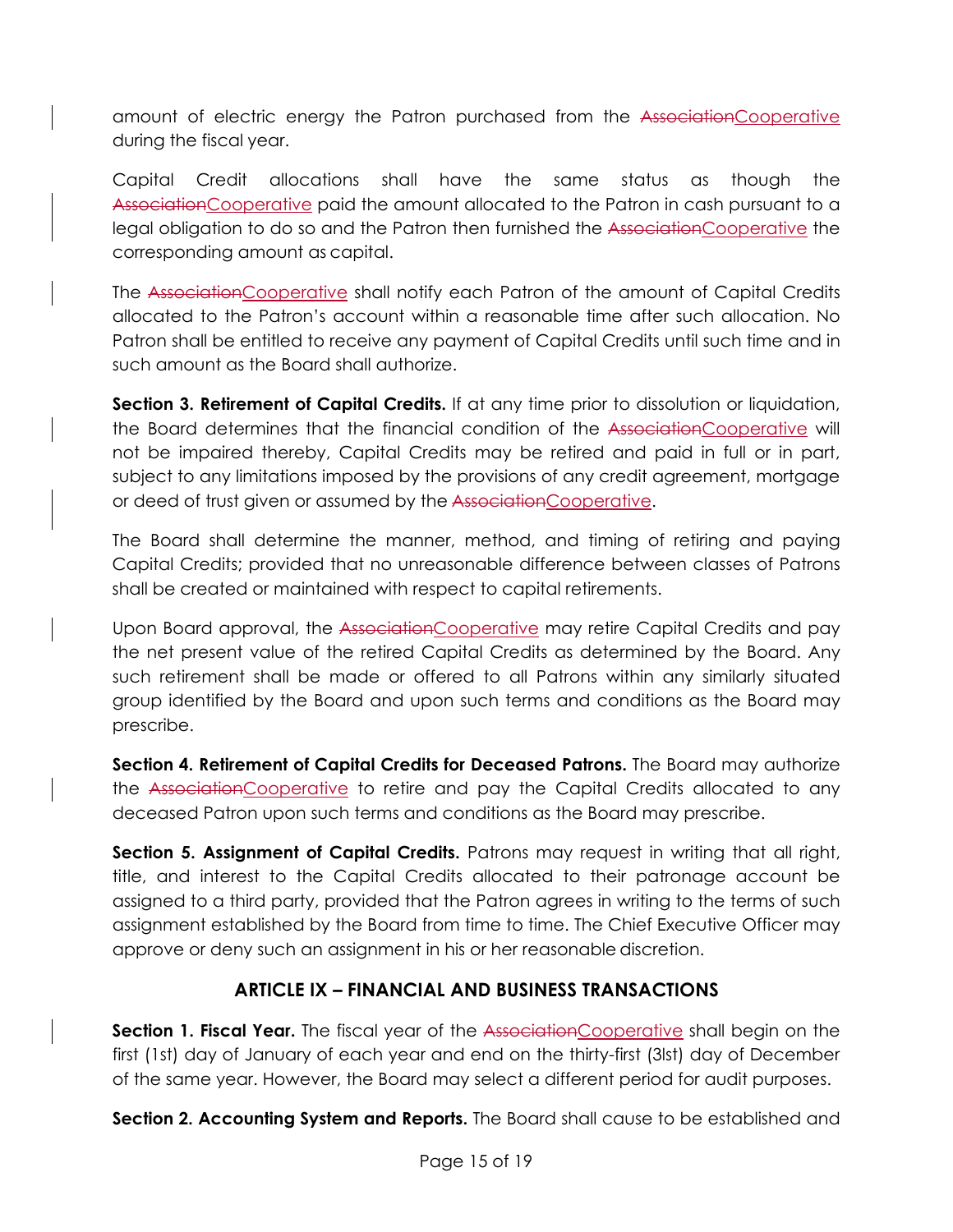maintained a complete accounting system that shall conform to such accounting system as may from time to time be designated by the Board and to applicable laws and rules and regulations of any regulatory body. The financial affairs of the AssociationCooperative shall be examined by a committee of the Board, which shall make quarterly reports at regular meetings of the Board.

**Section 3. Annual Audit.** The Board shall, within one hundred twenty (120) days after the close of each fiscal year, cause to be made a full and complete audit of the accounts, books, and financial condition of the AssociationCooperative as of the end of such fiscal year.

**Section 4. Financial Instruments.** All checks, drafts, or other orders for the payment of money, and all notes, bonds, or other evidence of indebtedness issued in the name of the AssociationCooperative shall be signed by such Officer or Officers of the AssociationCooperative and in such manner as shall from time to time be determined by resolution of the Board.

**Section 5. Deposits and Investments.** All funds of the AssociationCooperative shall be deposited from time to time to the credit of the AssociationCooperative in such bank or banks as the Board may select or invested in a prudent manner and in the best interests of the AssociationCooperative as the Board may determine.

**Section 6. Contracts.** Except as otherwise required by the Articles of Incorporation, these Bylaws, or applicable law or regulation, the Board may authorize any Officer, employee, or agent to enter into any contract or execute and deliver any instrument in the name and on behalf of the AssociationCooperative. Such authority may be general or confined to specific instances.

## **ARTICLE X – RATES AND REGULATIONS**

**Section 1. Rates and Regulations.** The Board shall have power at any time to adopt, amend, restate, and otherwise promulgate Rates and Regulations consistent with the law, the Articles of Incorporation of the AssociationCooperative, and these Bylaws as it may deem advisable for the provision of electric service.

**Section 2. Obligation to Serve.** The AssociationCooperative shall provide reasonably continuous and adequate electric utility service to all Patrons within the AssociationCooperative's certificated service area pursuant to the AssociationCooperative's Rates and Regulations.

**Section 3. Purchase of Electric Energy.** Each Patron shall purchase from the AssociationCooperative all electric energy used on the premises specified in the Patron's request for service, except for electric energy, if any, generated by facilities interconnected with the AssociationCooperative's system according to the Rates and Regulations and such other requirements as the AssociationCooperative may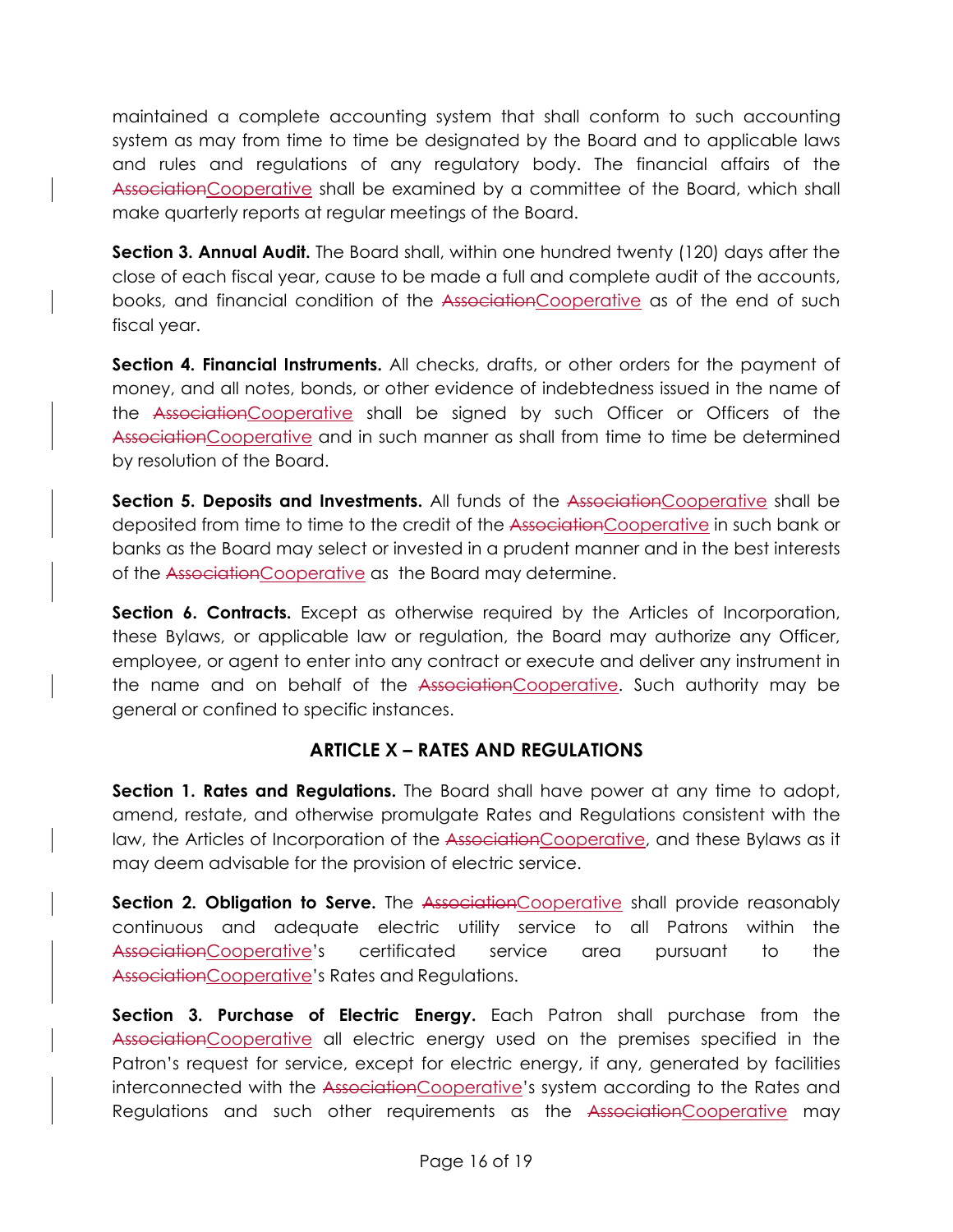determine necessary in its sole discretion.

Each Patron shall pay the AssociationCooperative for electric energy and the service of such energy when due and payable according to the terms established in the Rates and Regulations.

## **ARTICLE XI – DISPOSITION OF PROPERTY**

**Section 1. Disposition of Property.** The AssociationCooperative may, upon a two-thirds (2/3) affirmative vote of the Directors, sell, lease, exchange, mortgage, pledge, dedicate to the repayment of indebtedness, or otherwise dispose of or encumber all or substantially all of its property in the usual and regular course of business and in a manner that the Board determines is in the best interest of the AssociationCooperative.

**Section 2. Delegated Approval for Certain Property.** Except as otherwise provided in these Bylaws, the Board may authorize the Chief Executive Officer to sell, donate, or otherwise dispose of any of the AssociationCooperative's property that is no longer used or useful in the conduct of the business of the AssociationCooperative.

**Section 3. Membership Approval.** The AssociationCooperative may sell or transfer all or substantially all of its assets, other than in the usual and regular course of business, only upon approval of the Board and with approval by vote of the Members in a manner consistent with the provisions of Article IV of these Bylaws. Member approval shall require a majority of the Members voting on the question.

## **ARTICLE XII – MERGER**

**Section 1. Plan of Merger.** To merge with another entity, the Board must, upon a twothirds (2/3) affirmative vote, approve a plan of merger with the following minimum requirements:

- (a) The name of each entity merging with the AssociationCooperative;
- (b) The name of the new or surviving entity;
- (c) The effective date of such merger;
- (d) Identification of the territory served or to be served by the new or surviving entity and any division of such territory into director districts;
- (e) The number of directors of the new or surviving entity;
- (f) Names of the directors who will serve on the board of the new or surviving entity until the entity's first annual meeting when director elections will be held;
- (g) The date of the first annual meeting for the new or surviving entity;
- (h) The manner and basis, if any, of converting memberships of each involved entity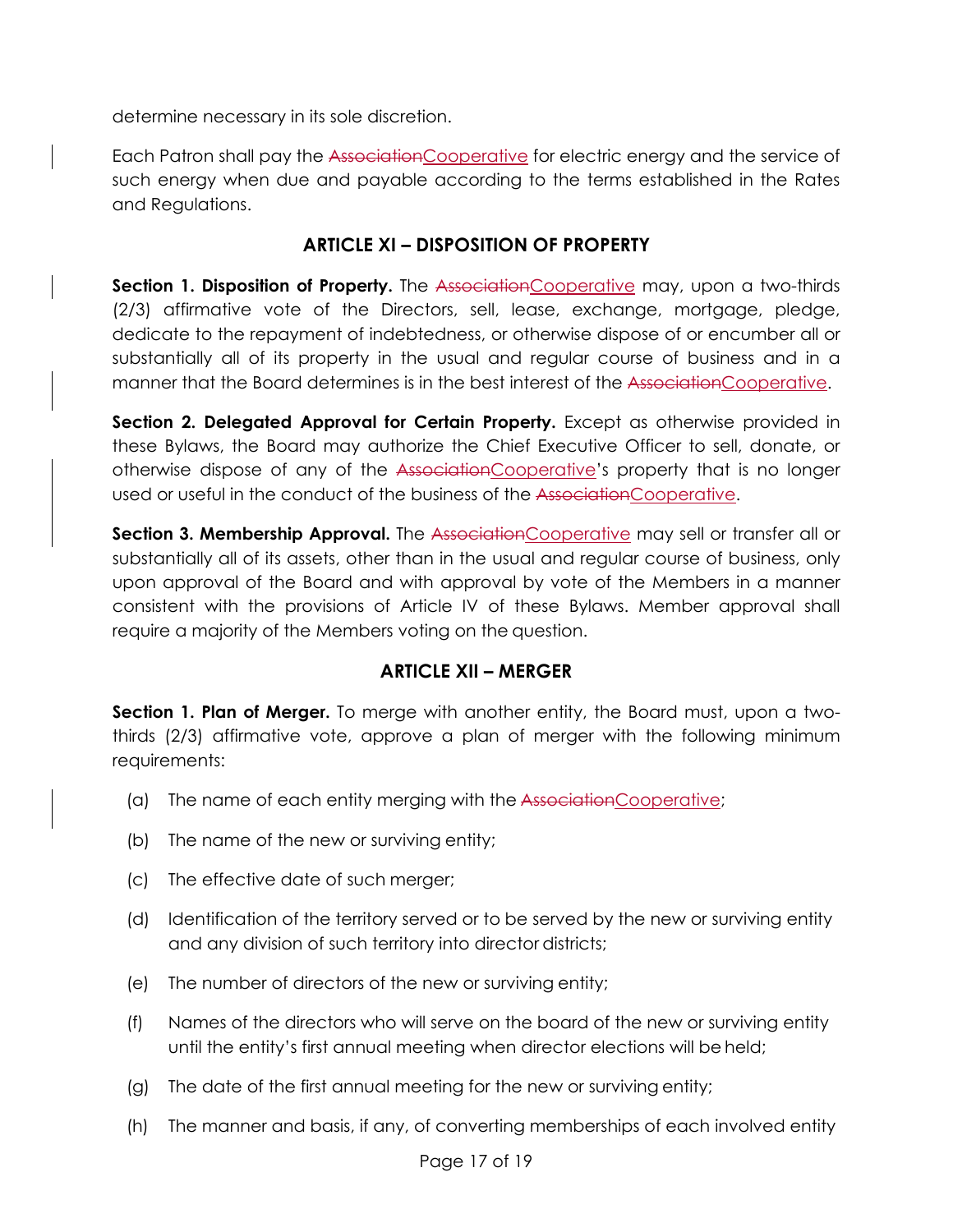into memberships of the new or surviving entity;

- (i) Terms and conditions of the merger; and
- (j) Other information required by applicable law.

**Section 2. Member Approval.** After the Board approves a plan of merger, the Board shall give notice of and submit such plan for approval by vote of the Members in a manner consistent with the provisions of Article IV of these Bylaws. The plan of merger shall be decided by a vote of a majority of the Members voting.

#### **ARTICLE XIII – DISSOLUTION**

**Section 1. Dissolution.** By a two-thirds (2/3) majority vote, the Board may adopt a resolution recommending dissolution of the AssociationCooperative and submit such resolution to the Members for a vote. The resolution shall state the reasons why the termination of the AssociationCooperative is deemed advisable, the time by which it should be accomplished, and the names of three individuals who are Members of the AssociationCooperative who shall act as trustees and have full power to do all things necessary to liquidate assets and terminate the affairs of the AssociationCooperative and file the AssociationCooperative's articles of dissolution. The question of dissolution shall be determined by a two-thirds (2/3) affirmative majority vote of the Members present and voting in person or by mail ballot at any regular or special meeting of the Members if the meeting notice, with a mail ballot attached, stated that dissolution would be discussed.

**Section 2. Retirement of Capital Credits.** Upon dissolution of the AssociationCooperative, the trustees shall liquidate the AssociationCooperative's assets, terminate its affairs, pay all outstanding indebtedness, and distribute all money remaining after expenses of dissolution to the owners of unretired Capital Credits in shares equal to the owners' proportion of total Capital Credits allocated and unretired as of the date of the dissolution vote.

## **ARTICLE XIV – MISCELLANEOUS**

Section 1. Non-Liability for the Debts of the AssociationCooperative. The Directors, Officers, Employees, Members, and Patrons of the AssociationCooperative are not personally liable for the acts, debts, liabilities, or obligations of the AssociationCooperative.

**Section 2. Binding Nature.** The AssociationCooperative and its Patrons are bound by the terms and provisions of the AssociationCooperative's Articles of Incorporation, these Bylaws, the Rates and Regulations, as those documents may from time to time be amended by the Board.

**Section 3. Notice to the AssociationCooperative**. Legal notice to the